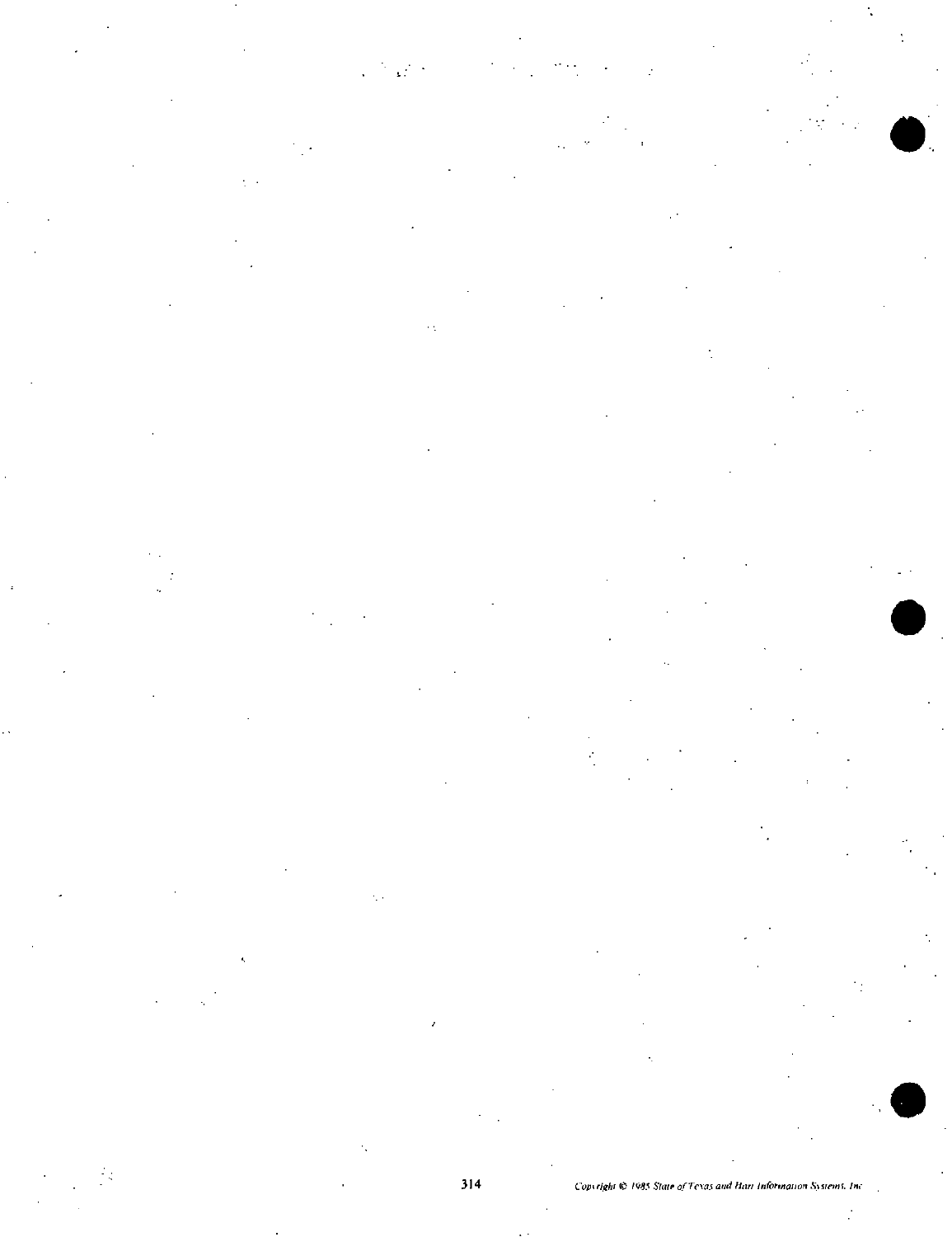## CHAPTER 91. PULLORUM DISEASE AND FOWL TYPHOID PROGRAM

| <b>Section No.</b> | <b>Section Name</b>                                                                                                     |
|--------------------|-------------------------------------------------------------------------------------------------------------------------|
| 91.1.              | Applicability and Scope.                                                                                                |
| 91.2.              | Definitions.                                                                                                            |
| 91.3.              | Methods of Compliance.                                                                                                  |
| 91.4.              | Submission of Positives to a Recognized Laboratory and Restrictions on Sale and Movement<br>Pending Laboratory Testing. |
| 91.5.              | Procedures for Handling Infected Flocks and Their Products.                                                             |
| 91.6.              | Cleaning and Disinfecting.                                                                                              |
| 91.7.              | Texas Pullorum-Typhoid Certified Flock and Approved Hatchery Classification.                                            |
| 91.8.              | <b>Exhibition of Poultry.</b>                                                                                           |
| 91.9.              | Registration.                                                                                                           |
| 91.10.             | Public Sales.                                                                                                           |

Authority: The provisions of this Chapter 91 issued under Acts 1977. 65th Leg. p. 364. ch. 179. effective August 29, 1977 (Texas<br>Civ. St. art. 7014h-1), unless otherwise noted.

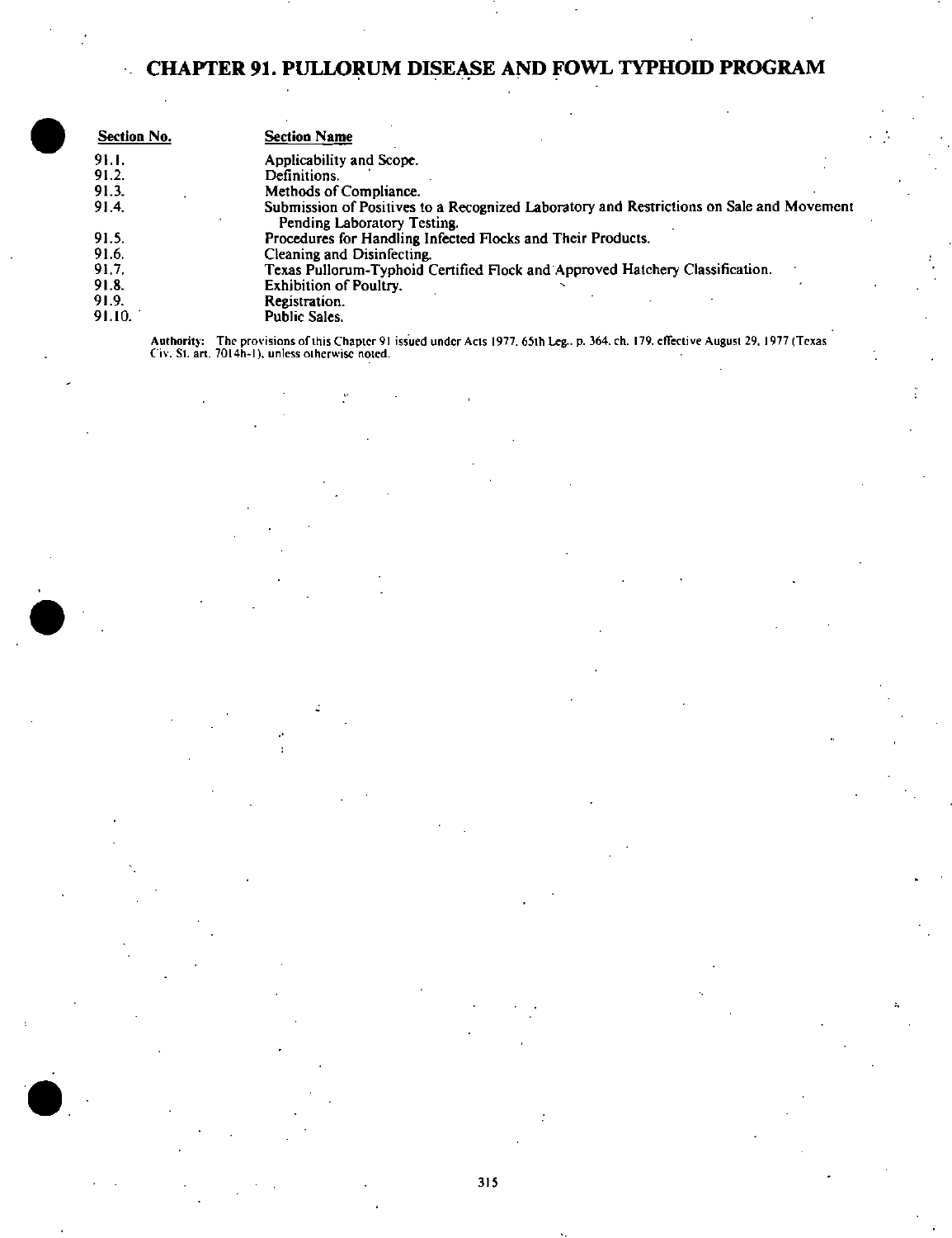Copyright & 1985 State of Texas and Hart Info

 $Pt, VI$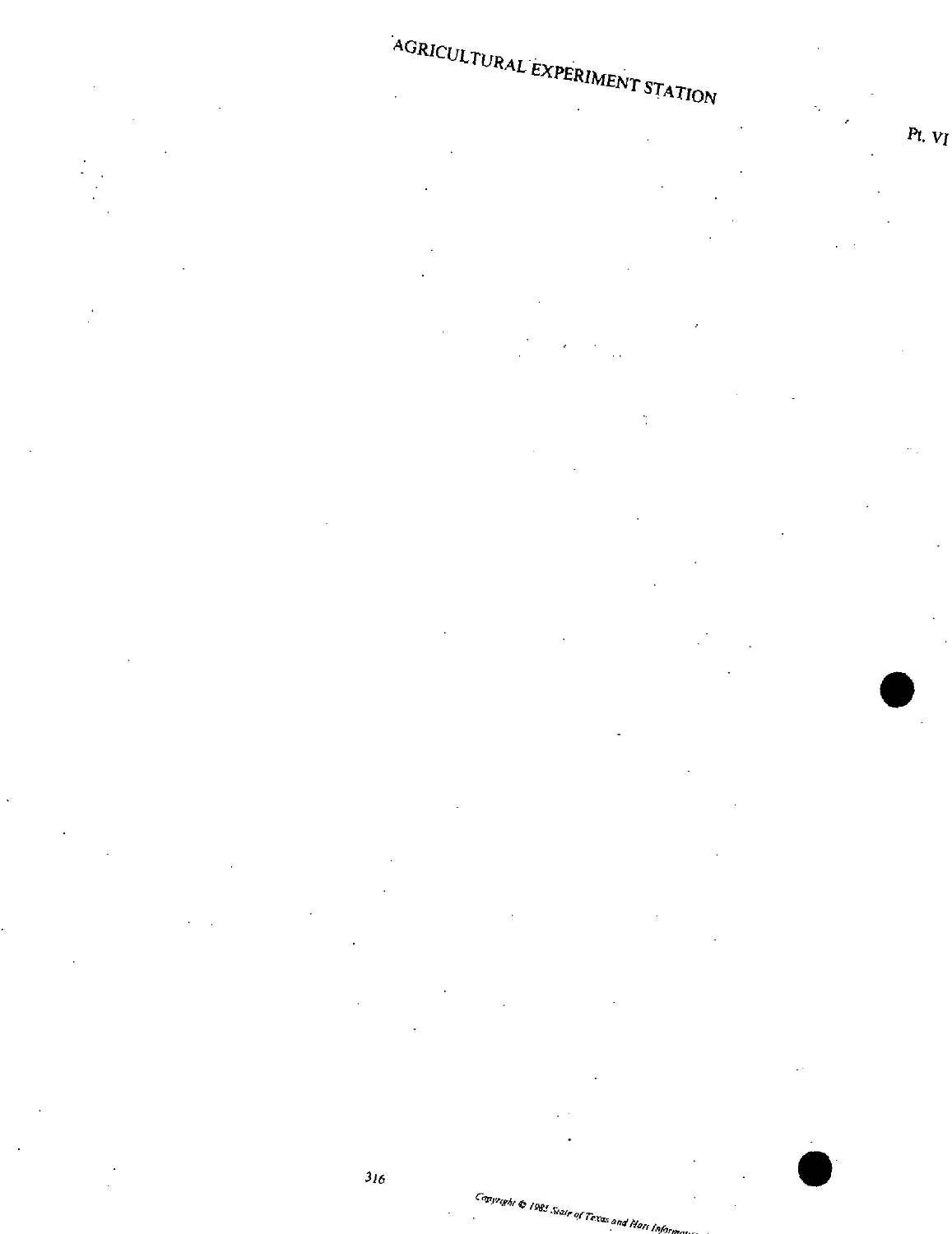#### §91.1. Applicability and Scope.

The provisions of this chapter shall apply to all firms or persons producing hatching eggs, or hatching, selling, or exhibiting domesticated poultry within the Slate of Texas.

Source: The provisions of this  $\S91.1$  adopted to be effective April 21, 1978, 3 Tex Reg 1300.

### §91.2. Definitions.

The following words and terms, when used in this chapter, shall have the following meanings, unless the context clearly indicates otherwise:

Dealer—A firm or person other than a flockowner or hatchery who offers poultry or hatching eggs for sale or trade. Flock—Includes:

- (I) all the poultry and eggs under the same ownership or management on any given premises or on adjacent premises; and
- $(2)$  all poultry under the control or ownership of a dealer.

Hatchery—Equipment on one premises operated or controlled by any person or firm for the hatching of poultry eggs. Infected flock—A flock in which one or more birds has been diagnosed and confirmed by isolation of salmonella pullorum or salmonella gallinarum to be infected with pullorum disease or fowl typhoid.

Multiplier flock—A flock that originates from a primary breeding flock and that is intended for production of hatching eggs. Negative test result—An approved testing procedure in which the blood or serum antigen mixture fails to clump.

Official test—Serological testing using a Texas agricultural experiment station-approved testing procedure conducted by a recognized laboratory or testing agent.

Positive test result—An approved testing procedure in which there is complete or nearly complete clumping of the blood or serum antigen mixture.

Poultry—Chickens, turkeys, game birds, and all other domestic fowl.

Primary breeding flock—A flock that is maintained for the purpose of establishing, continuing, or improving parent lines. Products—Poultry or hatching eggs.

Recognized laboratory—A laboratory approved by the Texas agricultural experiment station for performing approved serological testing procedures and bacteriological culture techniques.

Testing agent—An employee, agent, or representative of the Texas agricultural experiment station authorized by the station to perform approved serological testing procedures and bacteriological culture techniques.

Source: The provisions of this §91.2 adopted to be effective April 21. 1978; 3 TexReg 1300; amended to be effective July 29, Source: 1999. The provisions of this \$91.

#### §91.3. Methods of Compliance.

All firms or persons hatching or selling or selling domesticated poultry within the State of Texas must have a pullorum typhoid status at least equivalent to that specified by the National Poultry Improvement Plan of the Animal and Plant Health Inspection Service of the United States Department of Agriculture. A firm or person may obtain such status by compliance with one of the following methods:

- (1) Those firms or persons currently qualified under the National Poultry Improvement Plan are recognized as meeting the requirements of these sections.
- (2) Any firm or person presently under a program of monitoring and testing breeder birds for pullorum and typhoid, which is equivalent to the required program, may have the program approved by the Texas agricultural experiment station.
- (3) A firm or person unable to obtain a puUorum-typhoid status at least equivalent to that specified by the National Poultry Improvement Program by compliance with one of the methods outlined in paragraphs (1) and (2) of this section must submit his flock to an official test. A flock in which all test results are negative shall be considered to have a pullorum-typhoid status equivalent to that specified by the National Poultry Improvement Plan. The following testing procedures may be used to comply with this regulation:
	- (A) All birds'ih the primary breeder flocks are, tested and all birds in multiplier flocks are tested.
	- (B) All birds in the primary breeder flock are tested, and birds in the multiplier flocks are tested according to the following: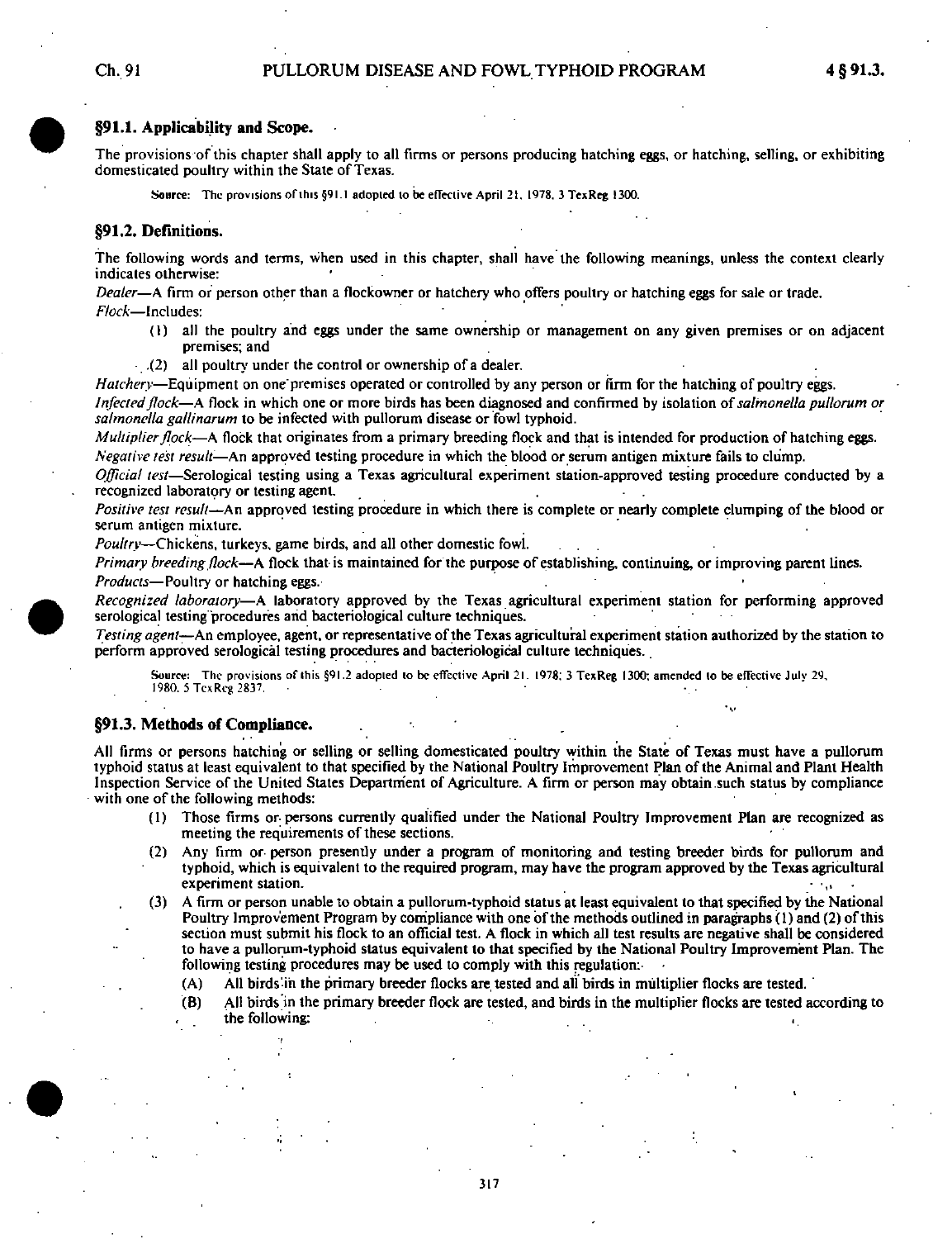| Year             | Size of Flock                                         | Number Tested                           |          | ¢. |
|------------------|-------------------------------------------------------|-----------------------------------------|----------|----|
| 1st              | More than $2,000$<br>$500 - 2000$<br>Less than 500    | 25% of flock<br>500.<br>All in flock    |          |    |
| 2nd.             | More than 2,000<br>$400 - 2.000$<br>Less than 400     | 20% of flock<br>400<br>All in flock     |          |    |
| 3rd              | More than 2,000<br>$-300 - 2,000$<br>Less than 300    | 15% of flock<br>300<br>All in flock     | $\cdots$ |    |
| 4th              | More than 2,000<br>$200 - 2.000$<br>Less than 200     | 10% of flock<br>200.<br>All in flock    |          |    |
| 5th <sup>2</sup> | , More than $2,000$<br>$100 - 2.000$<br>Less than 100 | $5.0\%$ of flock<br>100<br>All in flock |          |    |

The amount of testing in multiplier flocks will be based on origin of the flock, the present testing program, and the number ofyears of continuous operation without evidence of pullorum or typhoid in a hatchery supply flock or in progeny from the hatchery.

- (C) All birds in the primary breeder flocks are tested. Multiplier flocks are not required to tests.
- (D) At least 300 birds from the primary breeder flocks are tested. No test is requircd in multiplier flocks.'
- (E) Under the methods described in subparagraphs (B), (C). and (D). of this paragraph, in lieu of blood testing, the Texas Agricultural Experiment Station may determine that a primary breeding flock, a mulliplier.breeding flock, game birds, and water fowl may comply with this regulation if a bacteriological monitoring program and a bacteriological examination have been made of samples of down or fluff shed by baby poultry in the hatchery. At least three-negative cultures on samples collected on three separate hatches are required. In making such a determination, the experiment station shall consider the origin of the flock and any history of pullorum disease or fowl typhoid in ihe flock or on the premises in which the flock has been housed, incubated, brooded, or ranged. The experiment station may require blood testing of flocks when there is any cause to suspect infection with pullorum disease or fowl typhoid. Before . compliance by this method can be approved by the experiment station, the firm or person owning the flock must agree to submit specimens to an approved laboratory when excessive mortality in birds under four weeks of age has occurred.
- (4) A dealer may qualify by purchasing hatching eggs or the poultry only from pullorum-typhoid free flocks as established under the Texas Pullorum-Typhoid Program or the National Poultry Improvement Plan or an equivalent program.

Source: The provisions of this §91.3 adopted to be effective April 21. 1978. 3 TexReg 1300; amended to be effective July 29, 1980. 5 TexReg 2837.

Cross References: This section cited in 4 TAC §91.7 (relating to Texas Pullorum-Typhoid Certified Individual Flock and Hatchery).

#### §91.4. Submission of Positives to a Recognized Laboratory and Restrictions on Sale and Movement Pending Laboratory Testing.

- (a) Each flockowner of poultry indicating a positive test result in tests conducted by a testing agent shall submit such birds from the flock to a recognized laboratory for confirmation. If laboratory examination fails to reveal salmonella pullorum or salmonella gallinarum organisms, the flock shall be considered negative. If a flockowner or dealer of poultry refuses to pen or present poultry for field testing by a testing agent, or both, or if a field test indicates a positive result and a flockowner or dealer of poultry fails to submit such poultry to a recognized laboratory for confirmation, or if a flockowner or dealer offers for sale poultry lacking a pullorum-typhoid status equivalent to that specified by the National Poultry Improvement Plan of the United Slates Department of Agriculture, Animal and Plant Healthlnspection Service, the Texas Agricultural Experiment Station may designate the entire flock an infected flock.
- (b) The number of poultry to be submitted for laboratory confirmation of serologic tests shall be all reactor birds up to five or as otherwise determined by the Texas agricultural experiment station or its representative.
- (c) The Texas Agricultural Experiment Station may order any flockowner or dealer who has refused to pen or present poultry for field testing by a testing agent, or who has offered for sale poultry lacking a pullorum-typhoid status equivalent to that specified by the National Poultry Improvement Plan of the United States Department of Agriculture, Animal and Plant Health Inspection service, or who fails to submit to a laboratory for confirmation . poultry which has indicated a positive test result in a field lest, to refrain from selling, trading, or moving his flock or hatching eggs without receiving prior written permission from the Texas Agricultural Experiment Station. Such order

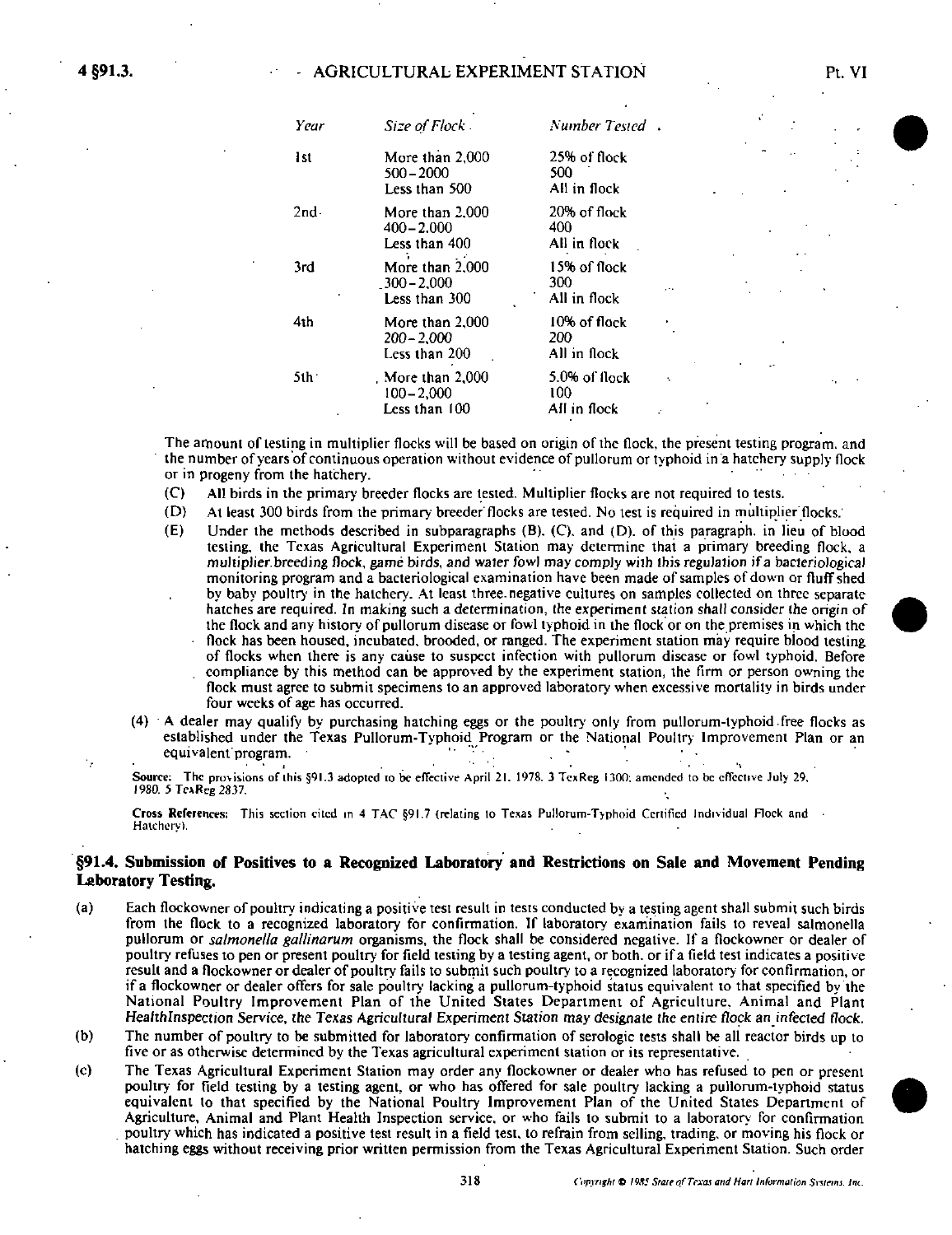shall remain in effect until<sub>at</sub>he flock has been determined by field or laboratory examination to be free of salmonella pullorum or salmonella gallinarum organisms, or in cases.where such organisms are present, until the Texas Animal Health Commission has imposed a quarantine or otherwise acted to restrict the movement of birds or eggs to prevent the further, spread of infection.

Source: The provisions of this §91.4 adopted to be effective April 21, 1978, 3 TexReg 1300: amended to be effective July 29. 1980. 5 TexReg 2837. • ; ...

#### §91.5. Procedures for Handling Infected Flocks and Their Products.

- (a) Any infected flock shall be reported to the Texas Animal Health Commission, who will impose a quarantine or otherwise restrict the movement of birds or eggs to prevent further, spread of the infection. An infected flock may be disposed of in one of the following manners;
	- (1) Birds reacting to the pullorum typhoid test may be removed from the flock and all remaining birds in the flock serologically tested. If, as a result of 2 consecutive negative flock tests, the first not less than 21 days later, the flock shall be considered to have a pullorum-typhoid status at least equivalent to that specified by the National Poultry Plan. The flock must not be treatied with antibiotics or other drugs that may mask the presence of the disease.
	- (2) The flock may be moved to a state or federally inspected poultry processing establishment accompanied by a written certificate issued by the Texas Animal Health Commission or its representative.
	- (3) The flock may be depopulated without recompense to the owner under supervision of the supervision of the Texas Animal Health Commission and/or the Texas Agricultural Experiment Station.
	- (4) The experiment station may require the testing of any flock when such testing is necessary to the control and. eradication.of piillorum disease and fowl typhoid. The owner must pen or present his birds, or both, for testing at a lime and place designated by a testing agent of the Texas Agricultural Experiment Station.
- (b) All incubating eggs from infected flocks shall be'removed from the incubator and destroyed under Texas Animal Health Commission and Texas agricultural experiment station supervision prior to hatching, except that by special permission eggs may be' hatched under quarantine of the eggs and the progeny.

Source: The provisions of this §91.5 adopted to be effective April 21. 1978. 3 TexReg 1300; amended to be effective July 29. 1980. 5 TexReg 2837.

#### §91.6. Cleaning and Disinfecting.

'Premises found to have housed, incubated, brooded, or ranged an infected flock shall be cleansed and disinfected under the supervision of the Texas agricultural experiment station within )5 days following depopulation, unless an extension of time is granted; No infected premises shall be restocked with poultry or eggs for hatching purposes until the cleaning and disinfecting. requirement of this section is certified complete by the experiment station.

Source: The provisions of this §91.6 adopted to be effective April 21. 1978. 3 TexReg 1300.

#### §91.7. Texas Pullonun-Typhoid Certified Flock and Approved Hatchery Classification.

A flock classification of "Texas pullorum-typhoid certified" is established to recognize and identify those flocks and hatcheries that are free of pullorum disease and fowl typhoid.

- (1) A flock of poultry may attain this status by meeting the requirements of one of three alternatives. The alternatives are the following:
	- (A) A flock may attain this status when each chicken or turkey breeder flock 16 weeks of age or older and other poultry approaching sexual maturity, and before eggs are hatching, has been tested by an approved serological testing procedure, conducted by an authorized agent, with no positive reactors.
	- $(B)$  A flock may attain this status when it is a flock originating from Texas pullorum-typhoid certified flocks, U.S. pullorum-typhoid cleans, or the equivalent to that specified by the National Poultry Improvement Plan by one of the methods described in §91.3 of this tifle (relating to Methods of Compliance).
	- (C) A flock found to be infected with pullorum disease or fowl typhoid may attain this status by 2 consecutive negative tests not less than 21 days apart provided that all eligible poultry on the premises have been included in such tests. These flocks must be retested one year from the date of their last negative test.
- (2) A flock of poultry which has been certified may be recertified each year under this system if there is no serological or other evidence of pullorum disease or fowl typhoid and all birds added lo the flock are U.S. pullorum-typhoid clean, Texas pullorum-typhoid certified, or the equivalent.
- (3) Any hatchery in the state must be approved by.ihe Texas Agricultural Experiment Station. Hatcheries desiring approval must be inspected and approved by a representative of the Texas Agricultural Experiment Station. Factors which will be considered by the station in the approval process include physical facilities, hatchery sanitation, the source and identification of all hatching eggs, and the cleaning, disinfecting, and fumigation practices of the hatchery. Only eggs or products from flocks which meet the United States pullorum-typhoid clean status, according to the National Poultry Improvement Plan or a Texas pullorum-typhoid certified flock or

 $\sim$  319